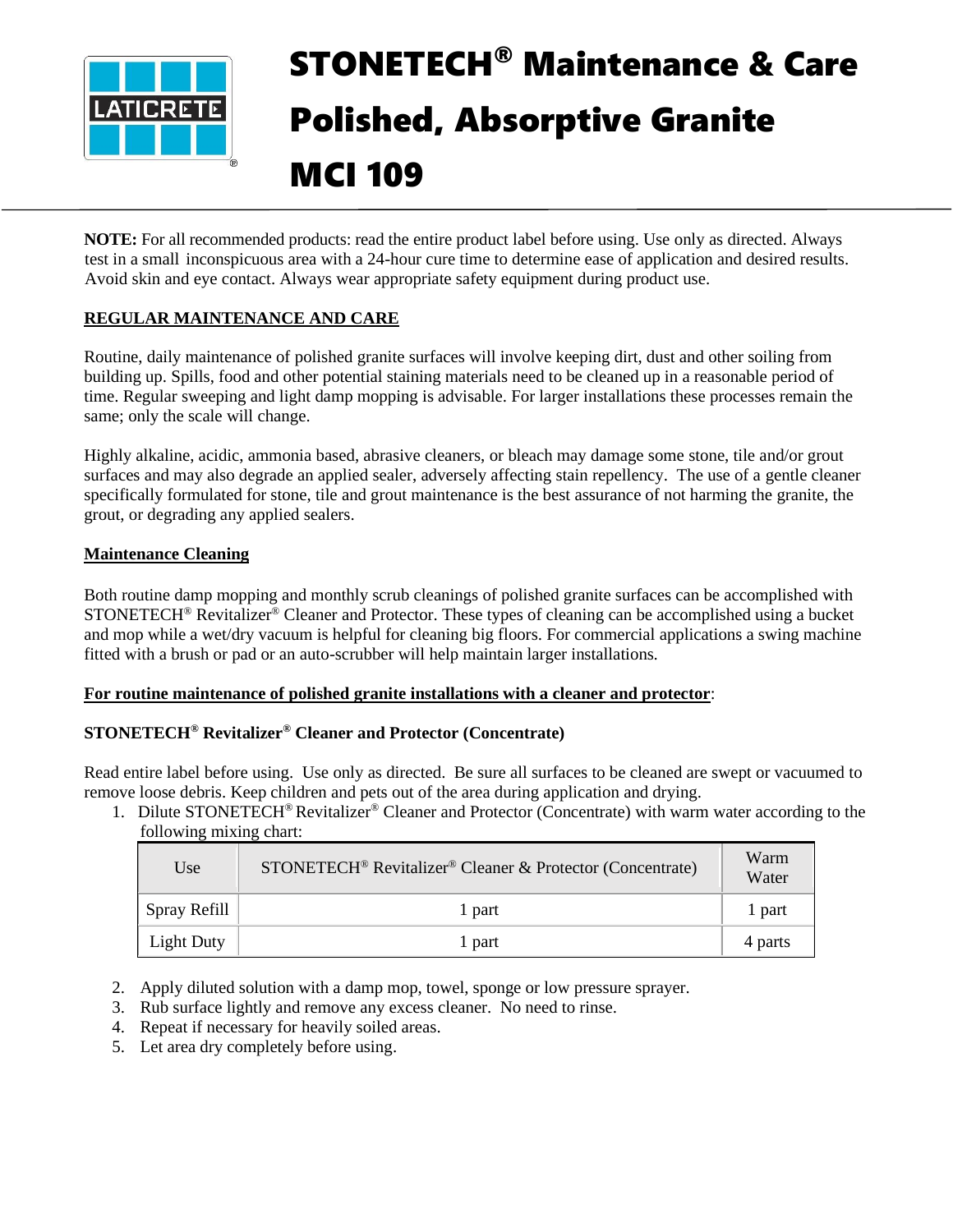# **STONETECH® Revitalizer® Cleaner and Protector (Ready-To-Use)**

Read entire label before using. Use only as directed. Be sure all surfaces to be cleaned are swept or vacuumed to remove loose debris. Keep children and pets out of the area during application and drying.

- 1. To refill 24 oz. (709 mL) spray bottle, use a funnel.
- 2. Spray or pour directly onto soiled area.
- 3. Wipe clean with a dry towel, lint free cloth or sponge. No need to rinse.
- 4. Repeat for heavily soiled areas using a non-abrasive scrubbing pad.
- 5. Wipe clean with a dry towel.

Refer to [DS 212.0](https://cdn.laticrete.com/~/media/product-documents/product-data-sheets/ds-212.ashx) for more information.

#### **2. For routine cleaning of polished granite installations with a cleaner**:

#### **STONETECH Stone & Tile Cleaner (Concentrate)**

Read entire label before using. Use only as directed. Be sure surfaces to be cleaned are swept or vacuumed to remove loose debris. Avoid skin and eye contact with product. Wear protective eyewear and gloves when handling concentrate. Keep children and pets out of the area during application and drying.

1. Dilute STONETECH® Stone & Tile Cleaner (Concentrate) with warm water according to the following mixing chart:

| Use               | STONETECH <sup>®</sup> Stone & Tile Cleaner (Concentrate) | Warm Water |
|-------------------|-----------------------------------------------------------|------------|
| Light Duty        | 1 part                                                    | 64 parts   |
| <b>Heavy Duty</b> | 1 part                                                    | 32 parts   |

- 2. Apply mixed solution with a damp mop, sponge or appropriate professional cleaning equipment.
- 3. Clean entire area with mop, changing cleaning solution often to ensure that soil is not redeposited. Wipe or rinse cleaned area.
- 4. Let area dry completely before using.

# **STONETECH Stone & Tile Cleaner (Ready-To-Use)**

Read entire label before using. Use only as directed. Be sure surfaces to be cleaned are swept or vacuumed to remove loose debris. Avoid skin and eye contact with product. Wear protective eyewear and gloves when handling concentrate. Keep children and pets out of the area during application and drying.

- 1. Spray or pour directly onto soiled area.
- 2. Wipe clean with a dry towel, lint free cloth or sponge. No need to rinse.
- 3. Repeat for heavily soiled areas using a non-abrasive scrubbing pad.
- 4. Wipe clean with a dry towel.

Refer to **DS 211.0** for more information.

#### **For a brilliant shine on polished granite countertops and vanities:**

#### **STONETECH Polish**

Read entire label before using. Use only as directed. Always test in a small inconspicuous area to determine that the desired results will be achieved. Make sure surface is clean, dry and free of waxes and coatings.

- 1. Spray a light coat of STONETECH Polish over the entire surface.
- 2. Spread evenly with a clean cloth.
- 3. Buff until there is no visible liquid and a high shine appears.

**Note:** STONETECH Polish is not intended for floors as it may create a slipping hazard. It is not a restorative process for worn or damaged marble surfaces.

Please refer to **DS** 216.5 for more information.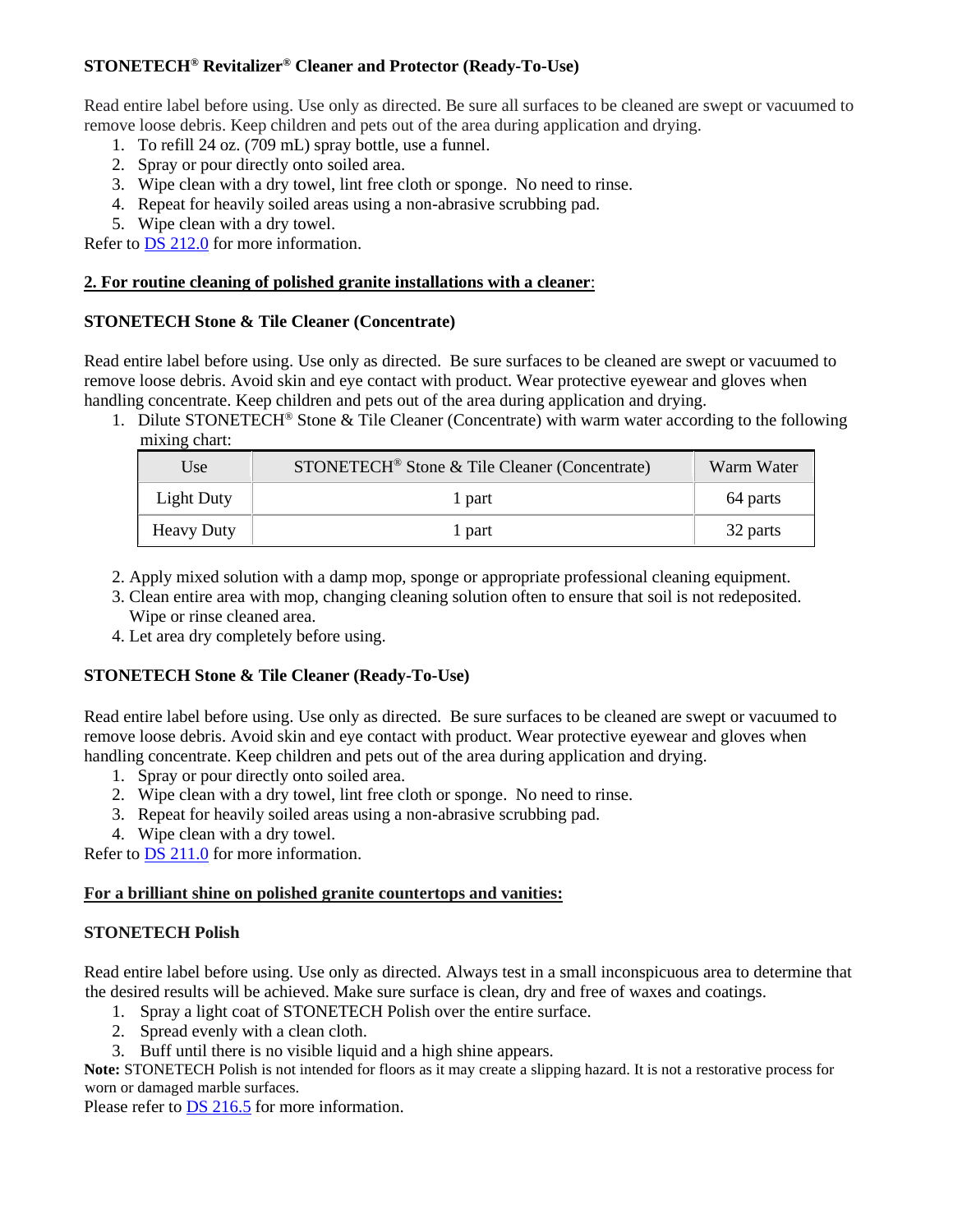# **NEW INSTALLATION PRE-GROUT TREATMENT**

#### **Grouting cleanup is often easier when the stone is sealed prior to grouting. Many stones are susceptible to grout staining and may benefit from sealing prior to grouting.**

A simple water test can be performed to identify if the tile is porous. If the granite darkens after applying water to the stone surface and waiting for 5 minutes the tile is absorbent and applying a sealer prior to grouting may aid in clean up after grouting. On a polished granite tile that does darken with water a single application of sealer is generally sufficient as a pre-grouting treatment.

#### **For a pre-grout sealer for polished granite:**

### **STONETECH® Heavy Duty Sealer**

#### **Pre-Grout Sealer Application**

Read entire label before using. Use only as directed. Always test in a small inconspicuous area with a 24-hour cure time to determine ease of application and desired results. Make sure surface is clean and free of waxes and coatings. STONETECH® Heavy Duty Sealer may be applied to damp surfaces one hour after standing water has been removed. Surface temperature should be between 50°F - 80°F (10°C - 26°C). Ensure that the area is wellventilated during application and until the surface is dry. Keep children and pets out of the area until treated surface is dry.

- 1. Ensure cap is closed and sealed, and shake well before use.
- 2. Mask off surfaces not intended to be treated.
- 3. Liberally apply an even coat of STONETECH Heavy Duty Sealer using a paint pad, roller, brush or lowpressure sprayer.
- 4. Allow sealer to penetrate the surface for 10-15 minutes. During this time, keep the surface wet with sealer, adding more sealer as needed. DO NOT ALLOW SEALER TO COMPLETELY DRY ON THE SURFACE.
- 5. Thoroughly wipe dry the entire surface with clean absorbent towels.
- 6. A second coat may be needed for porous, absorbent surfaces. If a second coat is required, it should be applied within 30-40 minutes from the initial application as directed in steps 3-5.
- 7. Allow sealer to cure for 24 hours prior to grouting.
- 8. Clean tools used during application with water.

Refer to [DS 279.0](https://cdn.laticrete.com/~/media/product-documents/product-data-sheets/ds-279.ashx) for more information.

#### **RESTORATIVE DEEP CLEANING**

#### **Stone, tile and grout installations can become heavily soiled over time. Restorative cleaning processes will help return these surfaces to a more acceptable appearance.**

The following restorative surface cleaning processes are done in preparation for resealing or for specialized surface cleaning circumstances. These cleaning processes should not damage the granite surface. However, these types of heavy duty cleaning methods may degrade or strip many sealers from the application.

Depending on the type of soiling or staining, select one of the following options:

#### **For cleaning grease, oil, dirt, dry soil, or to prepare for resealing:**

#### **STONETECH KlenzAll™ Cleaner**

Read entire label before using. Use only as directed. Always test in a small inconspicuous area to determine ease of use and desired results. Be sure all surfaces to be cleaned are swept or vacuumed to remove loose debris. Avoid skin and eye contact with product. Wear protective eyewear, gloves, long sleeves, and long pants while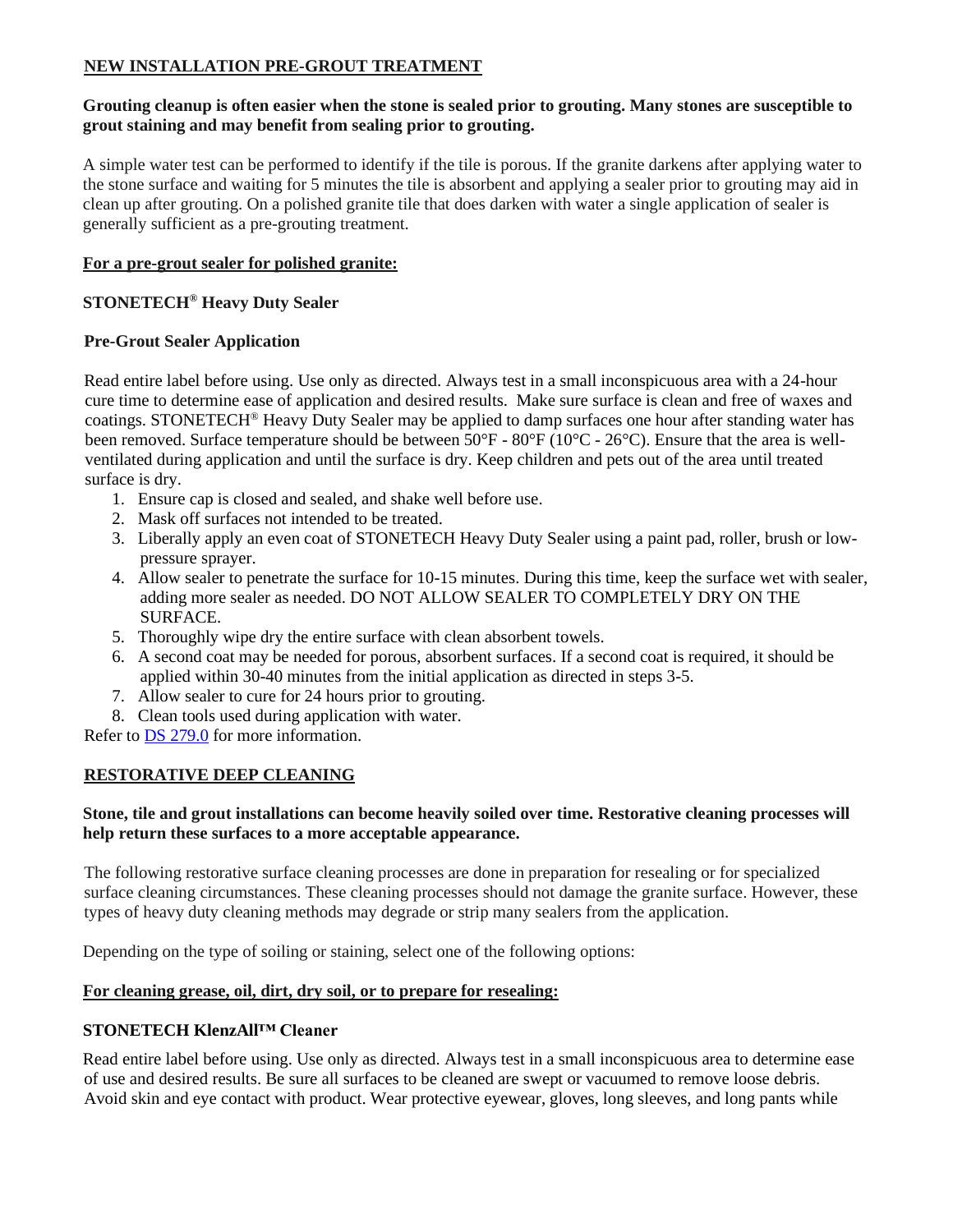handling concentrate. Ensure work area is well-ventilated during application and until surface is dry. Keep children and pets out of the area during application and drying.

The following is a restorative surface cleaning process which is done in preparation for resealing or for specialized surface cleaning circumstances. This process should not damage the stone surface, however, this type of heavy duty cleaning will degrade or strip many sealers from the application.

1. Dilute concentrated STONETECH® KlenzAll™ Cleaner with warm water according to the following mixing chart:

| Use               | STONETECH <sup>®</sup> KlenzAll <sup>TM</sup> Cleaner (Concentrate) | Warm Water |  |
|-------------------|---------------------------------------------------------------------|------------|--|
| Light Duty        | part                                                                | 8 parts    |  |
| Medium Duty       | part                                                                | 4 parts    |  |
| <b>Heavy Duty</b> | part                                                                | 2 parts    |  |

- 2. Apply mixed solution with a mop, clean cloth or low-pressure sprayer. Avoid applying cleaner on unintended surfaces.
- 3. Lightly scrub with a scrub brush or floor machine as needed.
- 4. Remove STONETECH KlenzAll Cleaner using a clean cloth, wet/dry vacuum or damp mop.
- 5. Rinse area well with clean water. Allow area to dry completely.
- 6. Some surfaces may require additional cleaning. If so, repeat steps  $2 5$  above.

7. Reseal cleaned area with an appropriate STONETECH sealer (e.g. STONETECH BulletProof® Sealer). Refer to [DS 215.0](https://cdn.laticrete.com/~/media/product-documents/product-data-sheets/ds-215.ashx) for more information.

#### **Removal of efflorescence, mineral deposits, and calcium based staining:**

# **STONETECH® Restore™ Acidic Cleaner**

Read entire label before using. Use only as directed. Always test in a small inconspicuous area to determine required dilution and results. Be sure all surfaces to be cleaned are swept or vacuumed to remove loose debris. Heavy duty dilution may darken some surfaces. **This acid-based cleaner will etch or damage most marble, limestone and travertine surfaces. Will etch or corrode most metal surfaces.** Avoid skin and eye contact. Wear protective eyewear, gloves, long sleeves, and long pants while handling product. Ensure work area is wellventilated during application and until surface is dry. Keep children and pets out of the area during application and drying.

1. Dilute concentrated STONETECH® Restore™ Acidic Cleaner with warm water according to the following mixing chart:

| Use               | STONETECH Restore™ Acidic Cleaner<br>(Concentrate) | Warm Water | pH |
|-------------------|----------------------------------------------------|------------|----|
| Light Duty        | . part                                             | 16 parts   |    |
| Medium Duty       | <sub>part</sub>                                    | 4 parts    |    |
| <b>Heavy Duty</b> | part                                               | part       |    |

- 2. Mask off and protect any metals or other surfaces not intended to be treated. Apply mixed solution with a clean mop, or towel.
- 3. Agitate with a scrub brush or floor machine as needed.
- 4. Remove STONETECH Restore Acidic Cleaner using a clean cloth, wet/dry vacuum or damp mop.
- 5. Rinse area well with clean water and wipe dry.
- 6. Thoroughly rinse all metal surfaces with clean water. Clean and rinse equipment with water.
- 7. Reseal cleaned area with an appropriate STONETECH sealer (e.g. STONETECH BulletProof Sealer).

Refer to [DS 216.0](https://cdn.laticrete.com/~/media/product-documents/product-data-sheets/ds-216.ashx) for more information.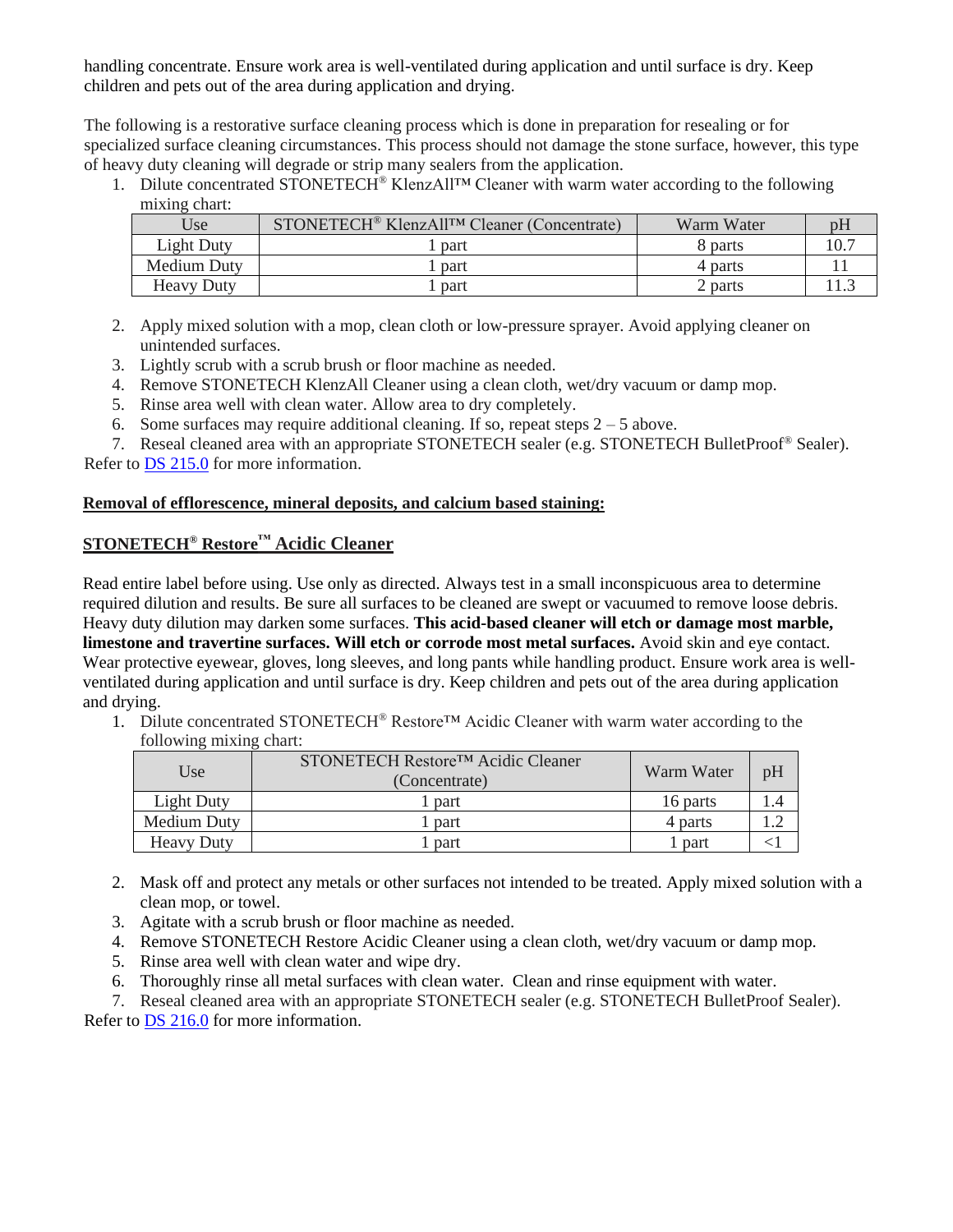# **Removal of epoxy or single component grout hazes, stripping topical coatings, acrylic finishes or heavy waxes:**

# **STONETECH® Epoxy Grout Haze & Coating Stripper**

Read entire label before using. Use only as directed. Test in a small inconspicuous area to determine ease of application and desired results. Be sure all surfaces to be cleaned are swept or vacuumed to remove loose debris. Ensure work area is well-ventilated during application and until surface is dry. Keep children and pets out of the area until surface use resumes. Avoid contact with surfaces not intended to be treated. Avoid applying in direct sunlight. Should not be used in extreme temperatures. Recommended application temperature range is between  $50^{\circ}$ F - 90 $^{\circ}$ F (10 $^{\circ}$ C - 32 $^{\circ}$ C).

- 1. SHAKE WELL BEFORE USING. Do not dilute before applying.
- 2. Wear rubber gloves and eye protection during handling and application to prevent skin and eye contact.
- 3. Liberally apply an even coat of STONETECH® Epoxy Grout Haze & Coating Stripper over the required area with a paint brush, mop or paint pad. DO NOT APPLY WITH A SPRAYER. Immediately remove STONETECH Epoxy Grout Haze & Coating Stripper from unintended surfaces with a wet cloth to prevent potential damage to those surfaces.
- 4. Application time will vary depending on type of coating being removed. Approximate application times are as follows:

| Haze / Coating          | <b>Surface Type</b>        | <b>Age of Haze/Coating</b> |                 |            |
|-------------------------|----------------------------|----------------------------|-----------------|------------|
|                         |                            | 24 Hour                    | 7 Days          | $> 7$ Days |
| <b>Epoxy Grout Haze</b> | Tile                       | $1 - 3$ minutes            | $3 - 5$ minutes | 10 minutes |
| <b>Epoxy Grout Haze</b> | Natural Stone &<br>Masonry | $1 - 3$ minutes            | $3 - 5$ minutes | 10 minutes |
| Coatings $*$            | Tile                       | $1 - 5$ minutes            |                 |            |
| Coatings $*$            | Natural Stone &<br>Masonry | $1 - 5$ minutes            |                 | 10 minutes |

- 5. Do not let STONETECH Epoxy Grout Haze & Coating Stripper dry on the surface. If STONETECH Heavy Duty Epoxy Grout Haze & Coating Stripper starts to dry, add additional product to keep surface wet.
- 6. Agitate surface with a nylon scrub brush or pad after testing a small area first to make sure that brush or pad will not scratch the surface. Surface can be wet with water to enable easier removal of coating.
- 7. Wipe up residual STONETECH Epoxy Grout Haze & Coating Stripper Coating Stripper with clean, dry cloth or wet mop. A wet/dry vacuum can be used for larger area.
- 8. Rinse surface well with clean water.
- 9. More than one application may be required, repeat steps 3 through 8 when necessary.
- 10. Surface traffic may begin 2 hours after removal of coating.

Refer to data sheet [DS 116.4](https://cdn.laticrete.com/~/media/product-documents/product-data-sheets/ds1664_stonetech-epoxy-grout-haze-coating-stripper.ashx) for more information.

# **For spot or small area deep cleaning**:

# **STONETECH® DeepKlenz™ Cleaner**

Read entire label before using. Use only as directed. Test in a small inconspicuous area to determine required results. Be sure all surfaces to be cleaned are swept or vacuumed to remove loose debris. Avoid skin and eye contact with product. Wear protective eyewear, gloves, long sleeves, and long pants while handling concentrate. Ensure work area is well-ventilated during application and until surface is dry. Keep children and pets out of the area during application and drying. Recommended application temperature range is between 40°F - 100°F (4°C - 38°C).

- 1. Thoroughly wet surface by directly spraying onto soiled area.
- 2. Allow STONETECH DeepKlenz™ Cleaner to work on the surface for 5-10 minutes. Do NOT allow product to dry on the surface.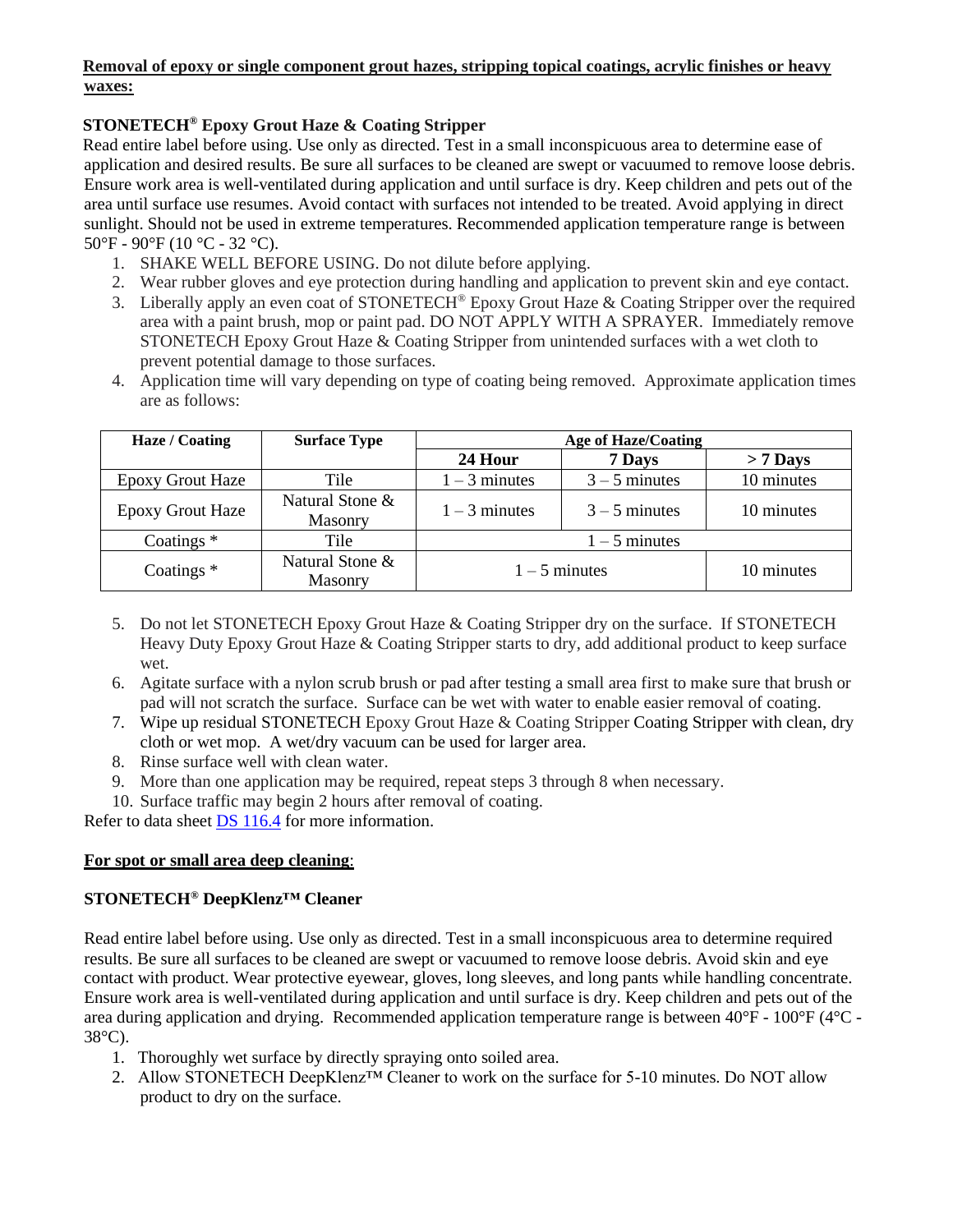- 3. Lightly scrub with a stiff bristle brush to remove the surface contaminants.
- 4. Rinse and wipe surface with clean cloth and warm water. Repeat as needed for heavy soiled areas.

5. Reseal cleaned area with an appropriate STONETECH® sealer (e.g. STONETECH BulletProof® Sealer). Refer to [DS 111.2](https://cdn.laticrete.com/~/media/product-documents/product-data-sheets/ds-1112.ashx) for more information.

## **For cleaning and removing soap scum:**

# **STONETECH® Soap Scum Remover**

Read entire label before using. Use only as directed. Always test in a small inconspicuous area to determine ease of use and desired results. Be sure surfaces to be cleaned are swept or vacuumed to remove loose debris. Avoid skin and eye contact. Wear protective eyewear and gloves. Keep children and pets out of the area during application and drying.

- 1. Spray STONETECH Soap Scum Remover directly on soiled areas. Avoid applying onto unintended surfaces.
- 2. Wipe surface with clean, dry cloth or scrub with stiff nylon brush as needed.
- 3. Rinse area well with clean water.
- 4. Wipe area dry with clean cloth.
- 5. Repeat as needed for heavily soiled areas.

Refer to [DS 229.0](https://cdn.laticrete.com/~/media/product-documents/product-data-sheets/ds-229.ashx) for more information.

#### **For cleaning and removing mold and mildew:**

## **STONETECH Mold & Mildew Stain Remover**

Read entire label before using. Use only as directed. Always test in a small inconspicuous area to determine ease of use and desired results. Be sure surfaces to be cleaned are swept or vacuumed to remove loose debris. Avoid skin and eye contact. Wear protective eyewear and gloves. Keep children and pets out of the area during application and drying. Do not mix this product with other household cleaners or metals.

- 1. Spray STONETECH Mold & Mildew Stain Remover directly on soiled areas. Avoid applying onto unintended surfaces.
- 2. Clean surface with non-abrasive sponge or stiff nylon brush as needed.
- 3. Rinse area well with clean water.
- 4. Repeat as needed for heavily-soiled areas.

Refer to [DS 219.0](https://cdn.laticrete.com/~/media/product-documents/product-data-sheets/ds-219.ashx) for more information.

#### **For oil stain removal:**

# **STONETECH Oil Stain Remover.**

Read entire label before using. Use only as directed. Always test in a small inconspicuous area to determine that the desired results will be achieved. Make sure surface is clean, dry, and free of waxes and coatings. Ensure that area is well-ventilated and keep children and pets away from the area during application and until surface is clean and dry.

- 1. Using a plastic or wood spatula, stir thoroughly to mix the paste.
- 2. Apply a  $\frac{1}{4}$  (6 mm) thick layer of paste to the stain. Ensure that the paste extends at least 1" 2" (25 50mm) beyond the edge of the stain.
- 3. Do not cover.
- 4. Allow 48 72 hours for STONETECH Oil Stain Remover to dry.
- 5. Using a plastic spatula, remove the dried STONETECH Oil Stain Remover and discard.
- 6. Allow solvent to completely dry from the stone.
- 7. If stain is not completely gone after drying, repeat process.
- 8. Clean up residue and tools with mineral spirits.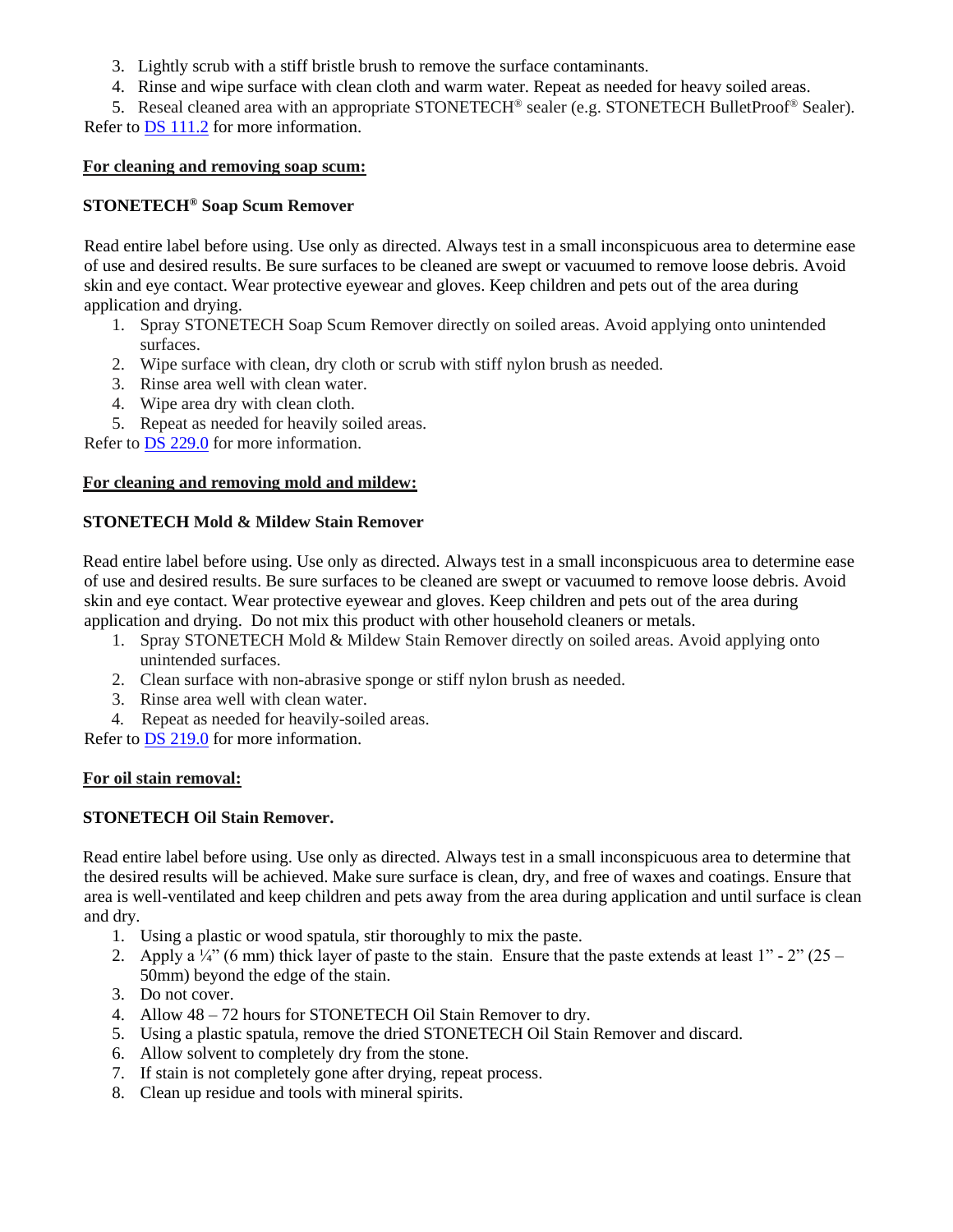9. Once the surface is dry, reseal the cleaned area with an appropriate STONETECH® sealer (e.g. STONETECH BulletProof® Sealer).

Refer to [DS 214.0](https://cdn.laticrete.com/~/media/product-documents/product-data-sheets/ds-214.ashx) for more information.

# **SEALING AND PROTECTING:**

Polished granite is susceptible to staining from both oil- and water-based materials and sealing will help protect the stone's appearance. The cement grouts used in granite tile installations will also be more stain resistant with the application of a penetrating sealer.

#### **For interior and exterior natural look protection from water- and oil-based staining:**

## **STONETECH® BulletProof® Sealer or any appropriate STONETECH natural look sealer.**

Read entire label before using. Use only as directed. Always test in a small inconspicuous area with a 24 hour cure time to determine ease of application and desired results. Allow new grout installations to cure for a minimum of 72 hours prior to application. Make sure surface is clean and free of waxes and coatings. Sealer may be applied to damp surfaces one hour after standing water has been removed. Surface temperature should be between  $50^{\circ}F - 80^{\circ}F (10^{\circ}C - 26^{\circ}C)$ . Ensure that the area is well-ventilated during application and until the surface is dry. Keep children and pets out of the area until treated surface is dry.

- 1. Ensure cap is closed and sealed, and shake well before use.
- 2. Mask off surfaces not intended to be treated.
- 3. Liberally apply an even coat of STONETECH BulletProof Sealer using a paint pad, roller, brush or lowpressure sprayer.
- 4. Allow sealer to penetrate the surface for 10-15 minutes. During this time, keep the surface wet with sealer, adding more sealer as needed. DO NOT ALLOW SEALER TO COMPLETELY DRY ON THE SURFACE.
- 5. Thoroughly wipe dry the entire surface with clean absorbent towels.
- 6. A second coat may be needed for porous, absorbent surfaces. If a second coat is required, it should be applied within 30-40 minutes from the initial application as directed in steps 3-5.
- 7. Should a sealer residue appear, rewet the impacted section of the surface with sealer. Agitate the surface with a white nylon scrubbing pad to loosen residue and wipe dry with a clean, absorbent towel.
- 8. A full cure is achieved in 24-72 hours. Use of the treated surface may resume in 6-8 hours. If use of the surface must resume sooner, cover the treated surface with red rosin paper to protect it until full cure has been achieved.
- 9. Clean tools used during application with water.

Refer to DS [282.0](https://cdn.laticrete.com/~/media/product-documents/product-data-sheets/ds-282.ashx) for more information.

#### **For a natural look water repellent on exterior surfaces:**

## **STONETECH Heavy Duty Exterior Sealer**

Read entire label before using. Use only as directed. Always test in a small inconspicuous area with a 24-hour cure time to determine ease of application and desired results. Allow new grout installations to cure for a minimum of 72 hours prior to application. Make sure surface is clean, thoroughly dry and free of waxes and coatings. Surface temperature should be between 50°F - 80°F (10°C - 26°C). Keep children and pets out of the area until surface care resumes.

- 1. Mask off any surfaces not intended to be treated.
- 2. Liberally apply an even coat of STONETECH Heavy Duty Exterior Sealer with a paint pad, paintbrush, paint roller or solvent-resistant, low-pressure sprayer. Do not use power sprayer. Do not thin before using. See method of application.
- 3. Allow sealer to penetrate the surface for 5–15 minutes; denser material may require more time for sealer to penetrate. During this time, distribute excess sealer over entire area to ensure even penetration. DO NOT ALLOW EXCESS SEALER TO DRY ON THE SURFACE.